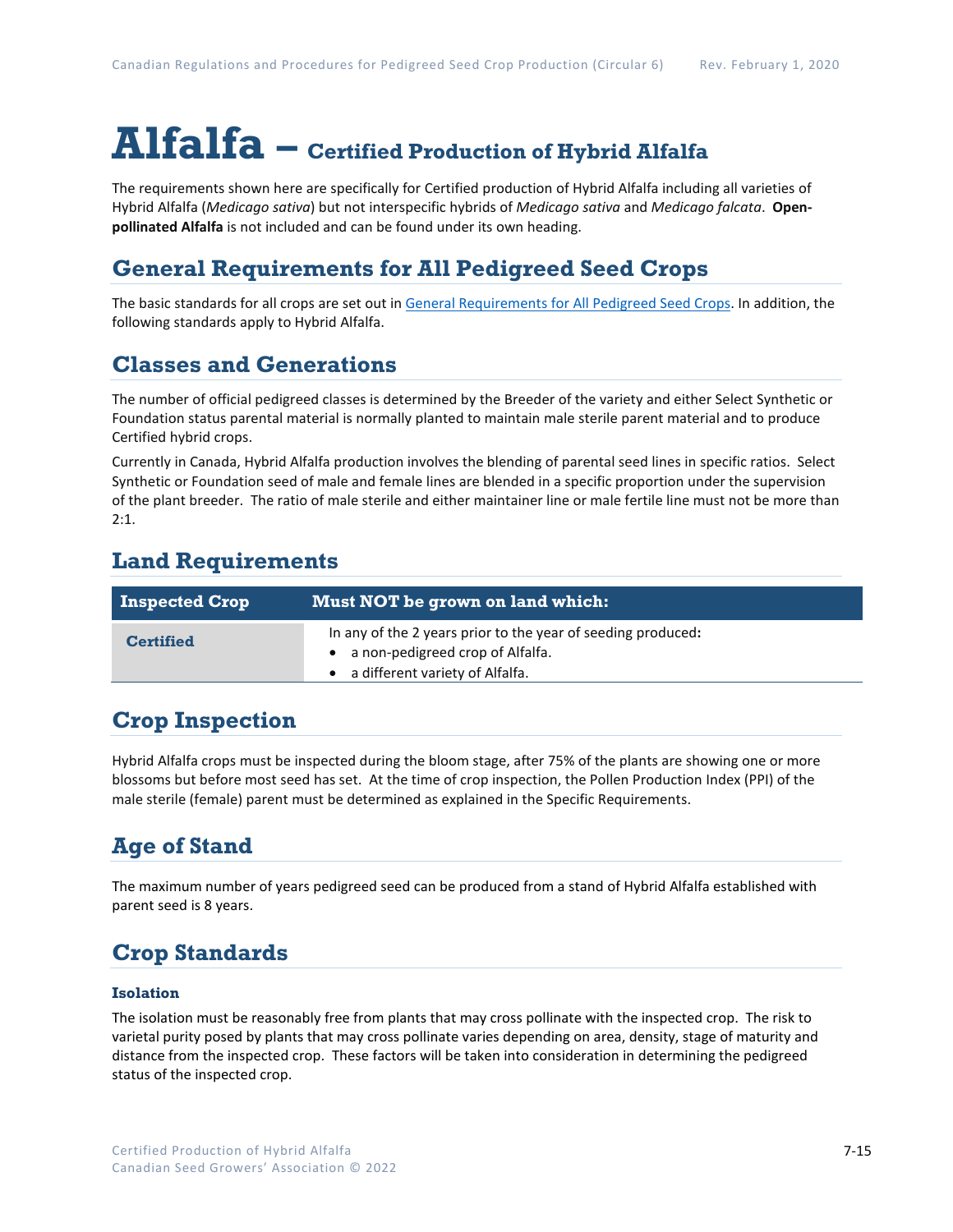#### Minimum Isolation Distances Required from an Inspected Crop to Other Crops:

- 1. Varietal Purity
	- a. Hybrid Alfalfa female parent crops for Foundation status must be isolated by a distance of 400 meters (1312 feet) from other varieties of Alfalfa or from a non-pedigreed crop of Hybrid Alfalfa.
	- b. Hybrid Alfalfa crops for Certified status, or male parent crops for Foundation status, must be isolated by a distance of 50 meters (165 feet) from other varieties of Alfalfa or from a nonpedigreed crop of Hybrid Alfalfa.
	- c. In producing either Foundation parent material or Certified hybrid crops of the same variety, at least 3 meters (10 feet) of isolation is required between crops.

#### Border Removal in Lieu of Isolation for Certified Crops of Hybrid Alfalfa:

For a Certified seed crop, 50 meters (164 feet) is normally required from the edge of the inspected crop to adjacent contaminating pollen sources including crops of different varieties or a non-pedigreed crop of Hybrid Alfalfa. However, isolation requirements are based on the size of the Certified crop and the percentage of the crop within 50 meters of a contaminating pollen source (see demonstration of the 10% rule).

If the calculated area makes up more than 10% of the total inspected area of the seed crop, then border removal in lieu of isolation will be required so that the area harvested for seed is at least 50 meters from all contaminating pollen sources. Borders must be allowed to shed pollen before being discarded.

Even if each contaminating pollen source is separately affecting less than 10% of the seed field, the isolation correction/s will be required if, when combined, the sum total of all areas being affected is more than 10% of the entire seed field. For example, isolation correction is required if 6% of the west side of the field, and 5% of the south side of the field are within 50 meters of a different variety. Although each source of contamination is affecting less than 10% of the field, 11% (6+5) of the field is being affected in total so all sides affected will need to be corrected. Using this same example, if the west side of the field is 4 meters and the south side is 5 meters from a different variety, a border of 46 meters on the west side and 45 meters on the south side would need to be removed after pollen shed.

If the calculated area makes up 10% or less of the total inspected area of the seed crop, no border removal will be required provided there are at least 3 meters of isolation. A 3 meter isolation strip is always required between the inspected crop and adjacent contaminating pollen sources to prevent accidental harvest of the contaminating pollen source.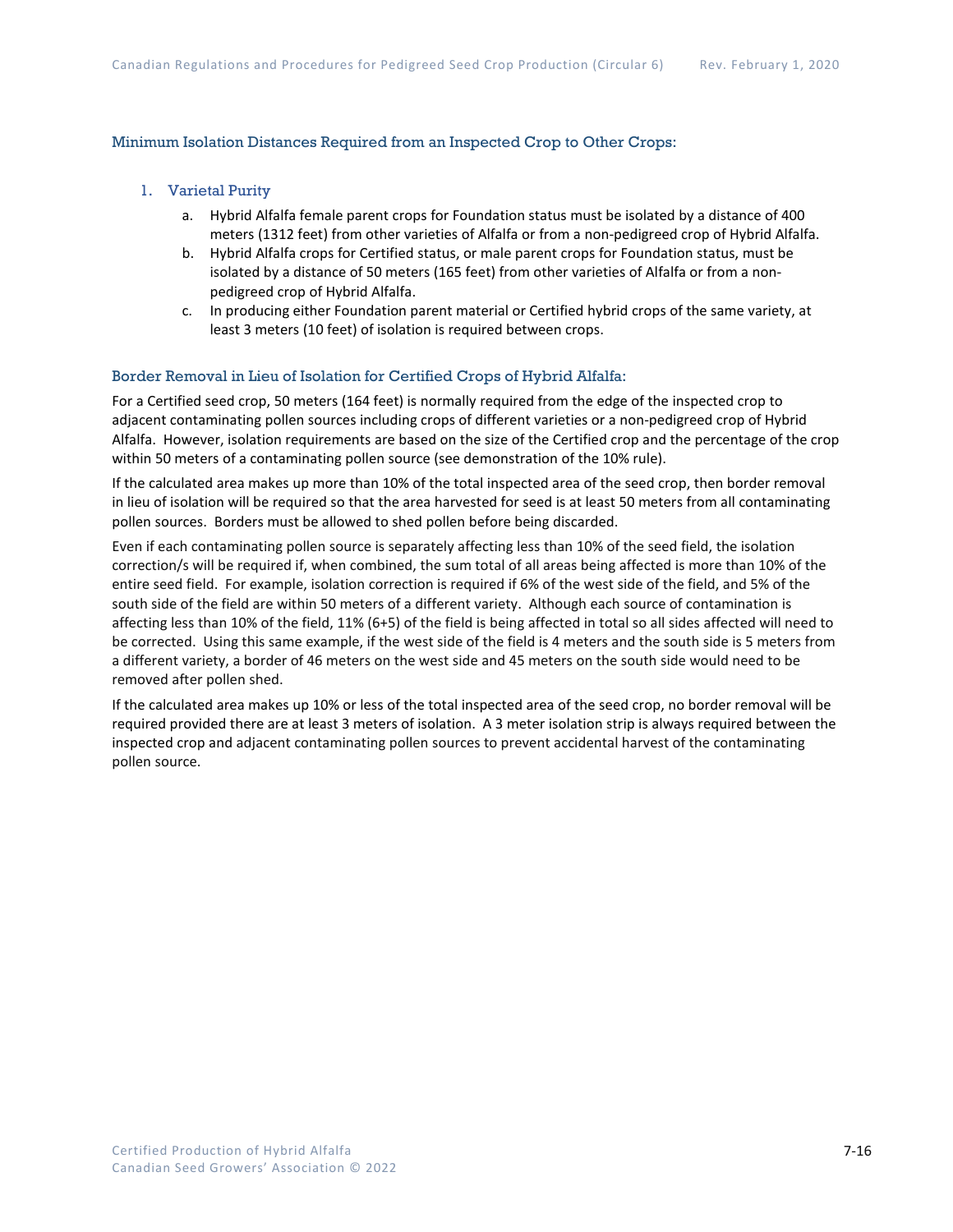#### **Demonstration of the 10% rule for Certified Crops of Hybrid Alfalfa**

The pollen contamination zone (**shaded area**) within the inspected field must not comprise more than 10 percent of the inspected seed crop area.







←